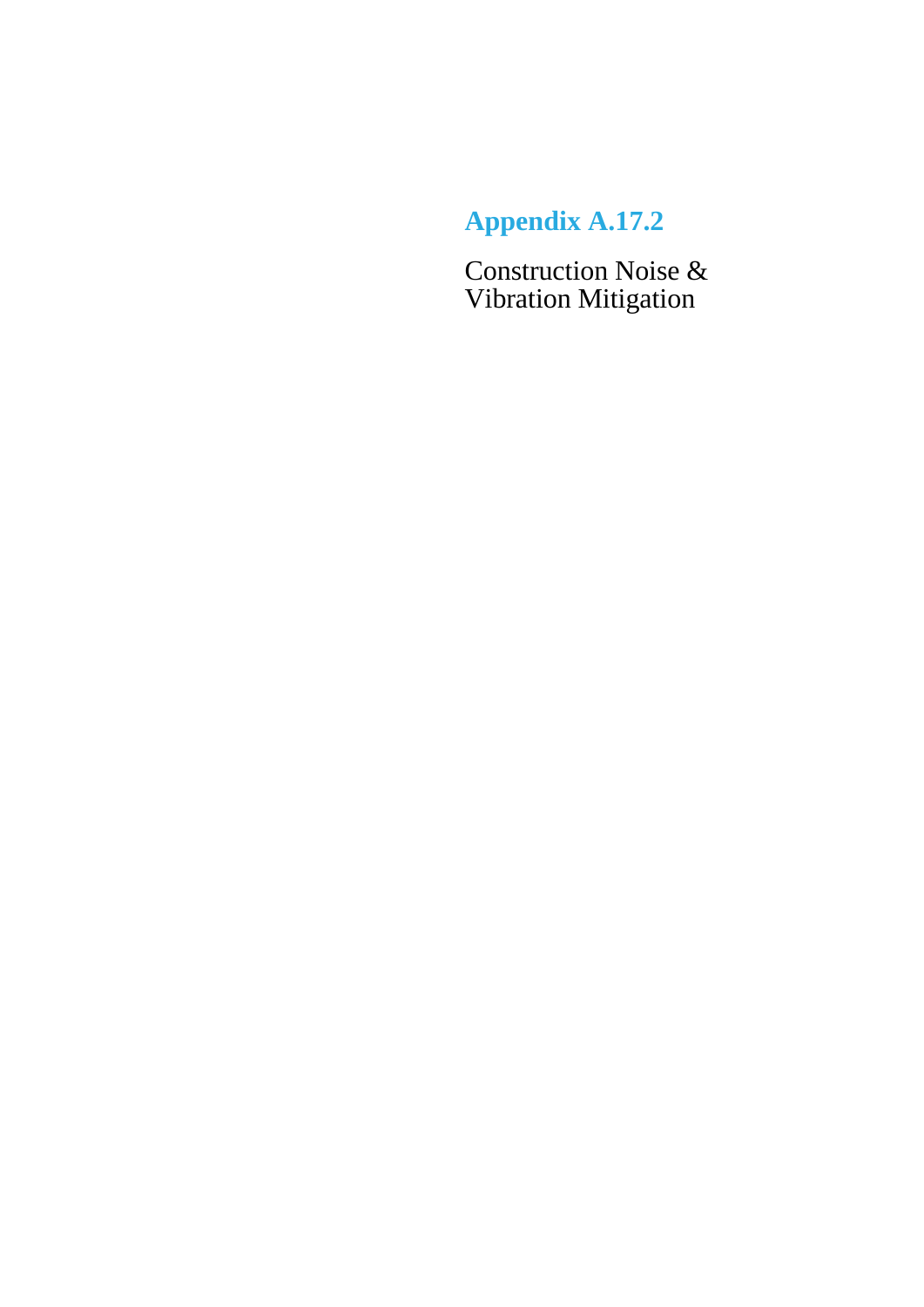## **A.17.2**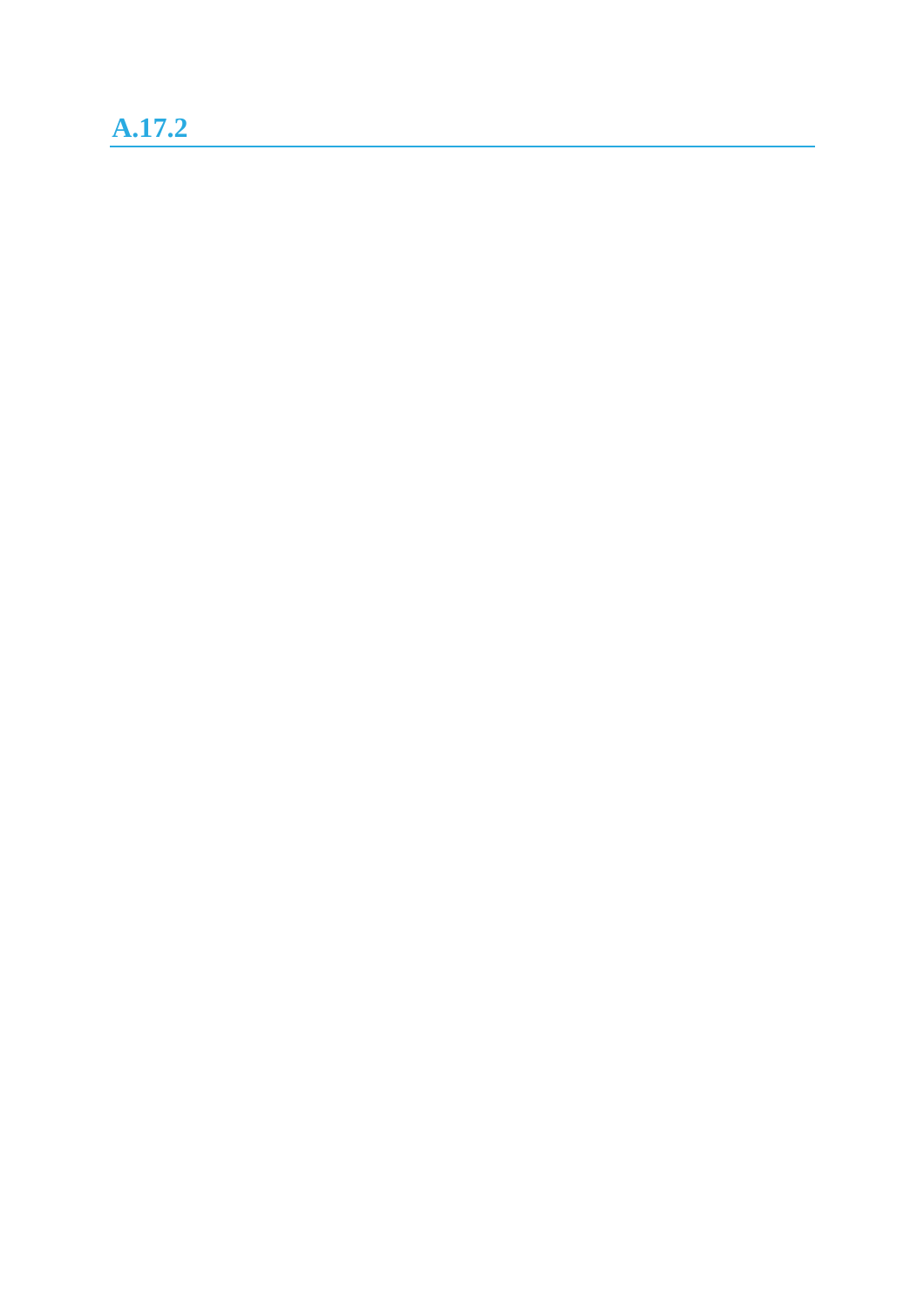### **Construction Noise & Vibration Mitigation**

The principal of construction noise and vibration control relates to ensuring suitable noise limits are not exceeded through applying the most suitable form of noise and vibration control measures specific to each activity and its receiving environment. The general hierarchy relates to the following approach

- Control of noise at source
- Control of noise along the propagation path
- Control of noise at receiver

As activities on any one construction site will vary as the project progresses, particularly for linear type projects such a road construction, the specific noise and vibration control measures are continually reviewed to ensure construction noise limits are not exceeded. **Figure A17.2.1** illustrates the approach for construction noise and vibration on a working site.

#### **Figure A17.2.1: Construction Noise Control Process**



Commentary relating to the main items of this process are discussed in the following sections.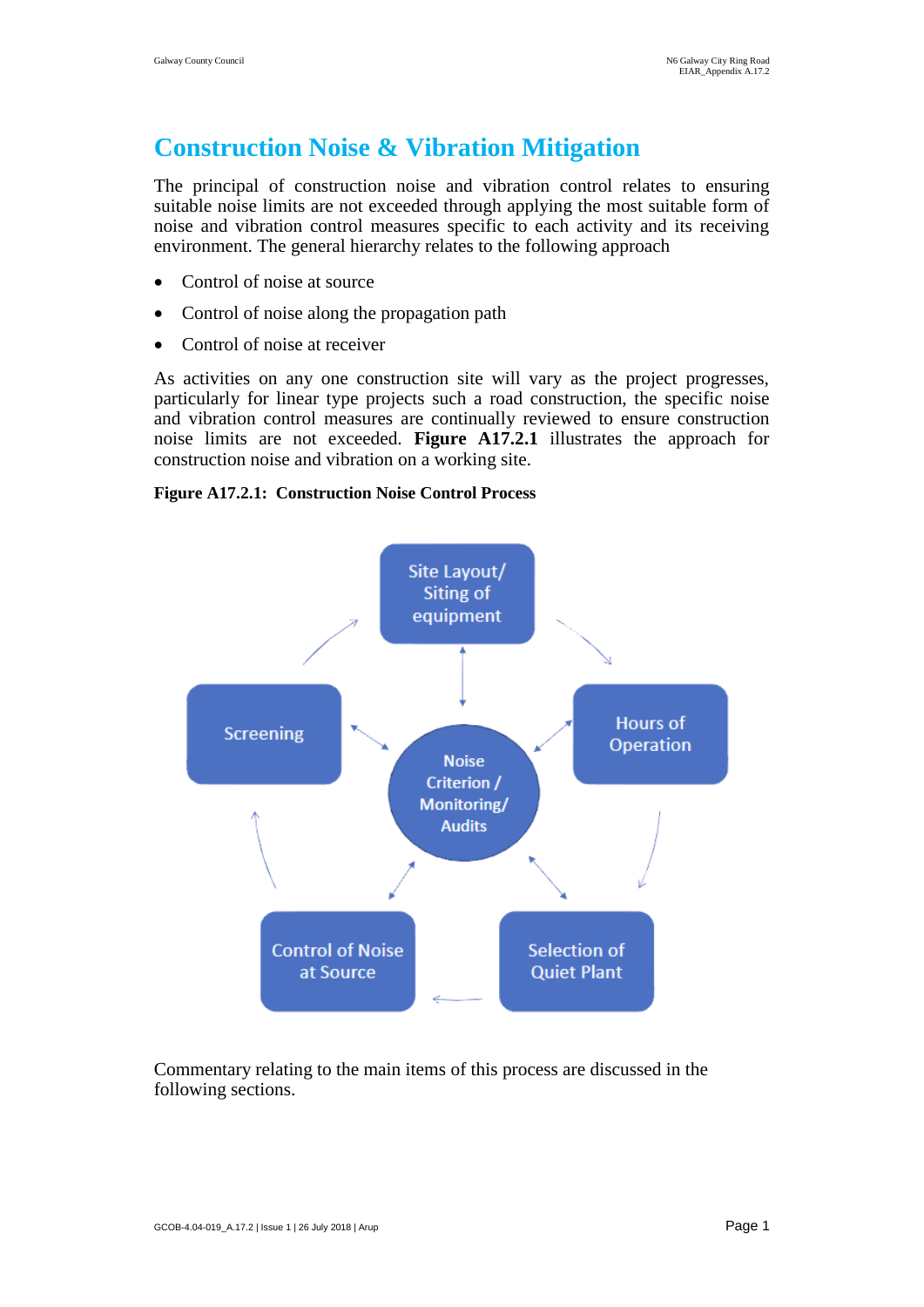### **A17.2.1 Noise & Vibration Monitoring**

The following ongoing noise monitoring programme is recommended for the site in relation to construction activities.

Noise Monitoring Terminals, number and locations to be agreed, to be installed with the following specifications (or similar approved):

- Logging of two concurrent periods, e.g. hourly & per period
- Daily CIC automated calibrations
- Alert notification system (email/text/alarm etc.) on threshold exceedance
- Remote access to measured data

Vibration monitoring stations should continually log vibration levels using the Peak Particle Velocity parameter (PPV, mm/s) in the X, Y and Z directions, in accordance *with BS ISO 4866: 2010: Mechanical vibration and shock – Vibration of fixed structures – Guidelines for the measurement of vibrations and evaluation of their effects on structures*.

The mounting of the transducer to the vibrating structure will need to comply with *BS ISO 5348: 1998: Mechanical vibration and shock – Mechanical mounting of accelerometers*. In summary, the following ideal mounting conditions apply:

- The transducer and its mountings is as rigid as possible
- The mounting surfaces is as clean and flat as possible
- Simple symmetric mountings are best
- The mass of the mounting is small in comparison to that of the structure under test

The monitoring equipment should be set to monitor vibration in 5 minute periods. Similar specification relating to the noise monitoring equipment apply to vibration monitoring equipment including alert notification systems and remote access to data.

In addition, it is recommended that spot check noise & vibration measurements are conducted by the contractor at additional sensitive properties for short term checks. These spot checks can be organized to coincide with works that have potential to generate high levels of noise or vibration on site in order to confirm the potential extent of impact.

A monthly Noise & Vibration Monitoring Report should be prepared by the contractor. Reports will identify any exceedances above nominal limit values and attempts to clarify the causes etc. Where remedial measures are required and identifiable these will also be clearly stated. This will feed into the live Construction Environmental Management Plan (CEMP).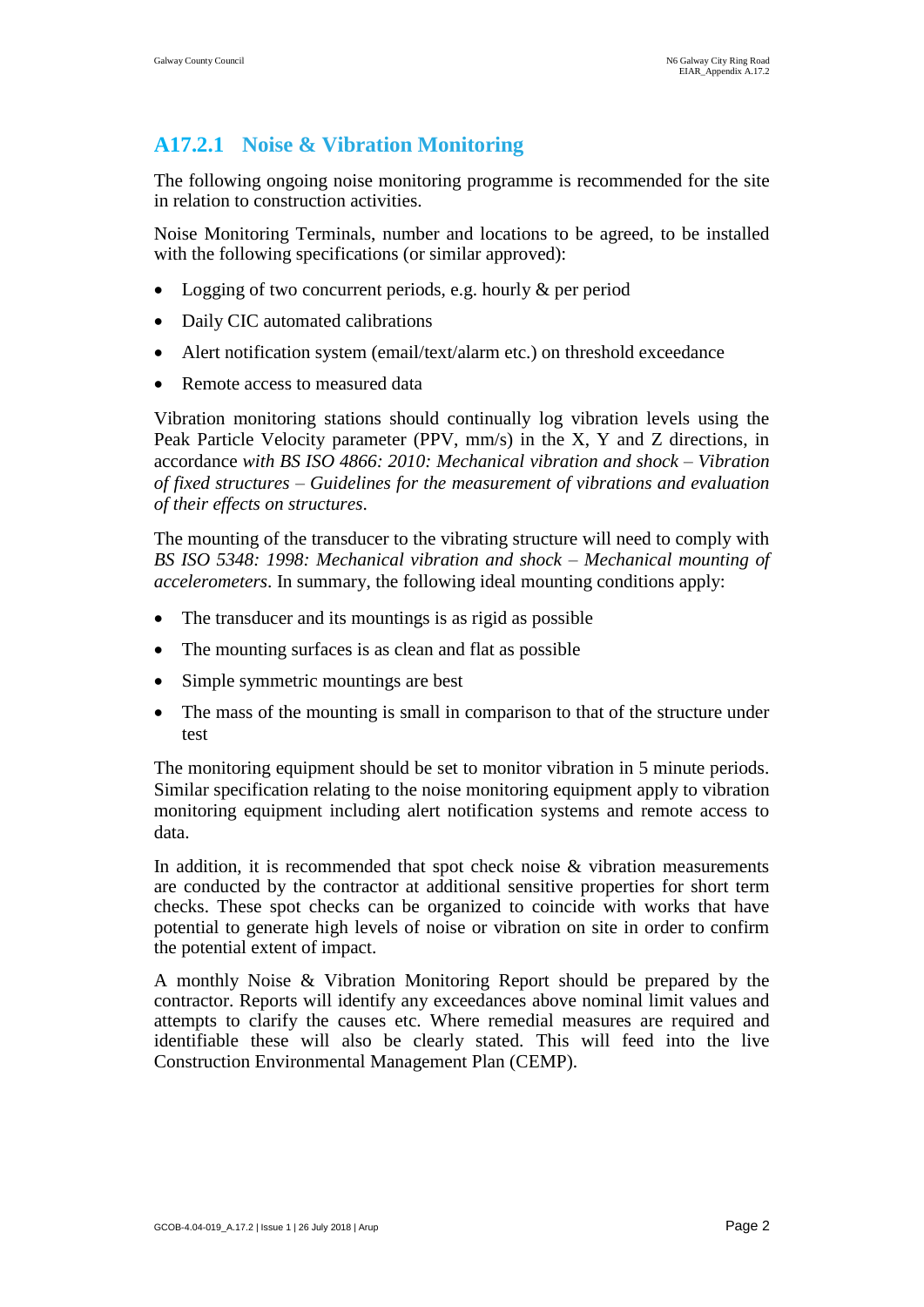#### **A17.2.2 Liaison with the Neighbours**

The Contractor will be proactive in engaging with the occupants of neighbouring properties and will notify them of any works forecast to generate appreciable levels of noise, explaining the nature and duration of the works.

A designated noise liaison officer will be appointed by the contractor for the duration of the construction works. This person will be in charge of logging noise queries and following up in a prompt fashion.

#### **A17.2.3 Noise Control Audits**

It is recommended that noise control audits be conducted at regular intervals throughout the construction programme. In the first instance, it is recommended that such audits take place on a monthly basis. This is subject to review, however, and the frequency of audits may be increased or reduced if deemed necessary.

The purpose of the audits will be to ensure that all appropriate steps are being taken to control construction noise emissions. To this end, consideration will be given to issues such as the following (note that this list is not intended to be exhaustive):

- Hours of operation being correctly observed
- Opportunities for noise control "at source"
- Optimum siting of plant items
- Plant items being left to run unnecessarily
- Correct use of proprietary noise control measures
- Materials handling
- Equipment maintenance
- Correct use of screening provided and opportunities for provision of additional screening

#### **A17.2.4 Hours of Work**

Construction activity will mostly take place during daytime hours Monday to Friday and Saturdays. Depending on the noise emission levels experienced and associated noise impact, the contractor will be flexible and able to conduct certain works at hours which reflect periods when the neighbouring properties have lower sensitivities to noise.

It will be necessary to work overtime (including weekends) and night shifts at certain critical stages during the project. Over the expected 36-month construction phase there will be up to 10 weeks of night time working along different sections of the proposed road development primarily to facilitate bridge works over existing roads.

Consideration will be given to the scheduling of activities in a manner that reflects the location of the site and the nature of neighbouring properties. Each potentially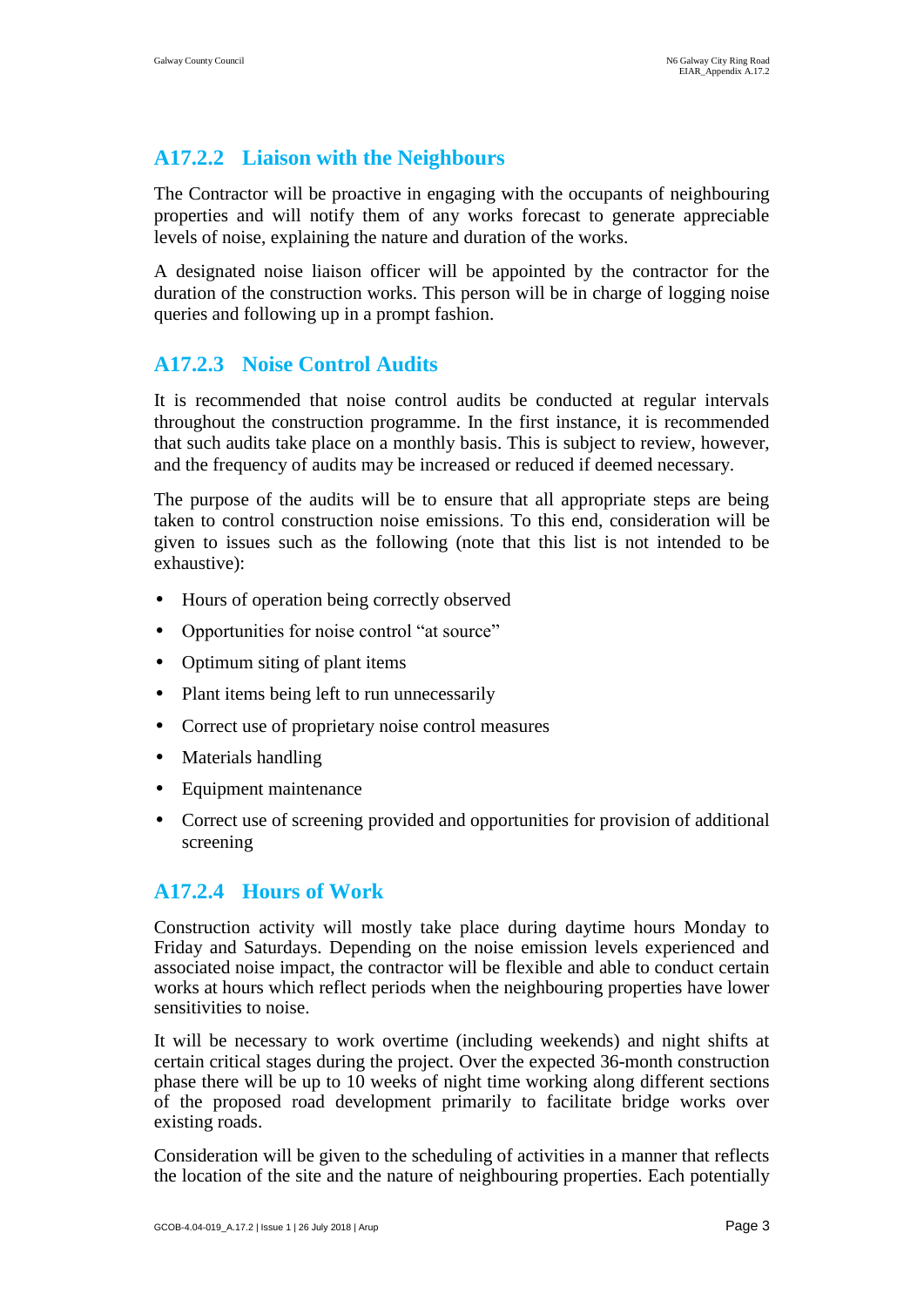noisy event/activity will be considered on its individual merits and scheduled according to its noise level, proximity to sensitive locations and possible options for noise control. In situations where a particularly noisy activity is scheduled e.g. activities identified in Chapter 17 of the EIAR (rock breaking/crushing/impact piling etc.) or other activities of similar noise level, the use of other on-site activities will be scheduled to ensure control cumulative noise levels.

#### **A17.2.5 Selection of Quiet Plant**

Careful consideration will be given to the noise emission levels of plant items when they are being considered for use on the site. This practice is recommended in relation to sites with static plant e.g. within site compounds. It is recommended that these units be supplied with manufacturers' proprietary acoustic enclosures. The potential for any item of plant to generate noise will be assessed prior to the item being brought onto the site. The least noisy item will be selected as far as practicable. Should a particular item of plant already on the site be found to generate high noise levels, the first action will be to identify whether or not said item can be replaced with a quieter alternative.

#### **A17.2.6 Control of Noise Sources**

If the use of low noise plant or replacing a noisy item of plant are not viable or practicable options, noise control "at source" options will be used. This refers to the modification of an item of plant or the application of improved sound reduction methods, often in consultation with the supplier. For example, resonance effects in panel work or cover plates can be reduced through stiffening or application of damping compounds; rattling and grinding noises can often be controlled by fixing resilient materials in between the surfaces in contact.

*BS 5228-1:2009+A1:2014* states that *"as far as reasonably practicable sources of significant noise should be enclosed"*. In applying this guidance, constraints such as mobility, ventilation, access and safety must be taken into account. Items suitable for enclosure include pumps and generators. Demountable enclosures that could be moved around site as necessary may also be used to screen operatives using hand tools such as angle grinders.

In practice, a balance may need to be struck between the use of all available techniques and the resulting costs of doing so. It is therefore proposed to adopt the concept of "*Best Available Techniques"*. Best Available Techniques is defined as follows in EC Directive 96/61:

*'"...the most effective and advanced stage in the development of an activity and its methods of operation which indicate the practical suitability of particular techniques for providing, in principle, the basis for emission limit values designed to prevent or eliminate or, where that is not practicable, generally to reduce an emission and its impact on the environment as a whole."*

In this context "*best*" means "*the most effective in achieving a high general level of protection of the environment as a whole*".

The expression "*available techniques*" means "*those techniques developed on a scale which allows implementation…., under economically and technically viable conditions, taking into consideration the costs and advantages, whether or not the*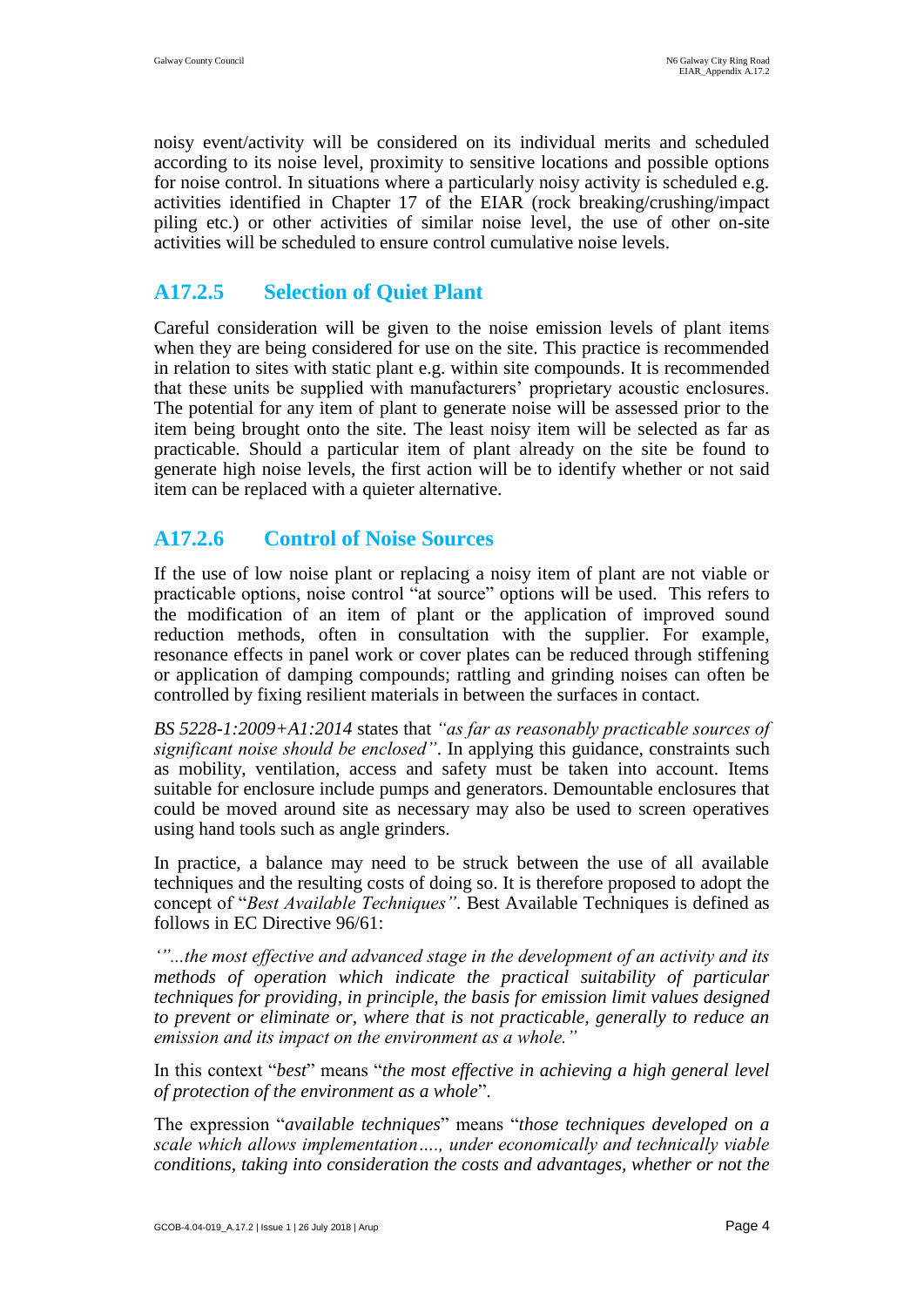*techniques are used or produced within the State, as long as they are reasonably accessible to the operator carrying on the activity*".

The term *"techniques"* includes *"both the technology used and the way in which the installation is designed, built, managed, maintained, operated and decommissioned"*.

In specifying or otherwise determining Best Available Techniques, consideration will be given to a specified list of considerations and also to *"the likely costs and advantages of measures" as well as "the principles of precaution and prevention"*.

Thus, the concept of Best Available Techniques requires a degree of balance between the attainment of environmental benefits and the likely cost implications. In the identification of Best Available Techniques, regard will be had to a wide range of factors, however, emphasis will be given to *"practical suitability"* and the need *"to reduce an emission and its impact on the environment as a whole"*.

Proposed techniques will also be evaluated in light of their potential effect on occupational health and safety.

*BS 5228-1:2009+A1:2014* makes a number of recommendations in relation to *"use and siting of equipment"*. These are relevant and hence are reproduced below. These recommendations will be implemented on the site.

*"Plant should always be used in accordance with manufacturers' instructions. Care should be taken to site equipment away from noise-sensitive areas. Where possible, loading and unloading should also be carried out away from such areas.*

*Circumstances can arise when night-time working is unavoidable. Bearing in mind the special constraints under which such work has to be carried out, steps should be taken to minimise disturbance to occupants of nearby premises.*

*Machines such as cranes that may be in intermittent use should be shut down between work periods or should be throttled down to a minimum. Machines should not be left running unnecessarily, as this can be noisy and waste energy.*

*Plant known to emit noise strongly in one direction should, when possible, be orientated so that the noise is directed away from noise-sensitive areas. Attendant operators of the plant can also benefit from this acoustical phenomenon by sheltering, when possible, in the area with reduced noise levels.*

*Acoustic covers to engines should be kept closed when the engines are in use and idling. The use of compressors that have effective acoustic enclosures and are designed to operate when their access panels are closed is recommended.*

*Materials should be lowered whenever practicable and should not be dropped. The surfaces on to which the materials are being moved could be covered by resilient material."*

The following outline guidance is will also be used in relation to specific considerations.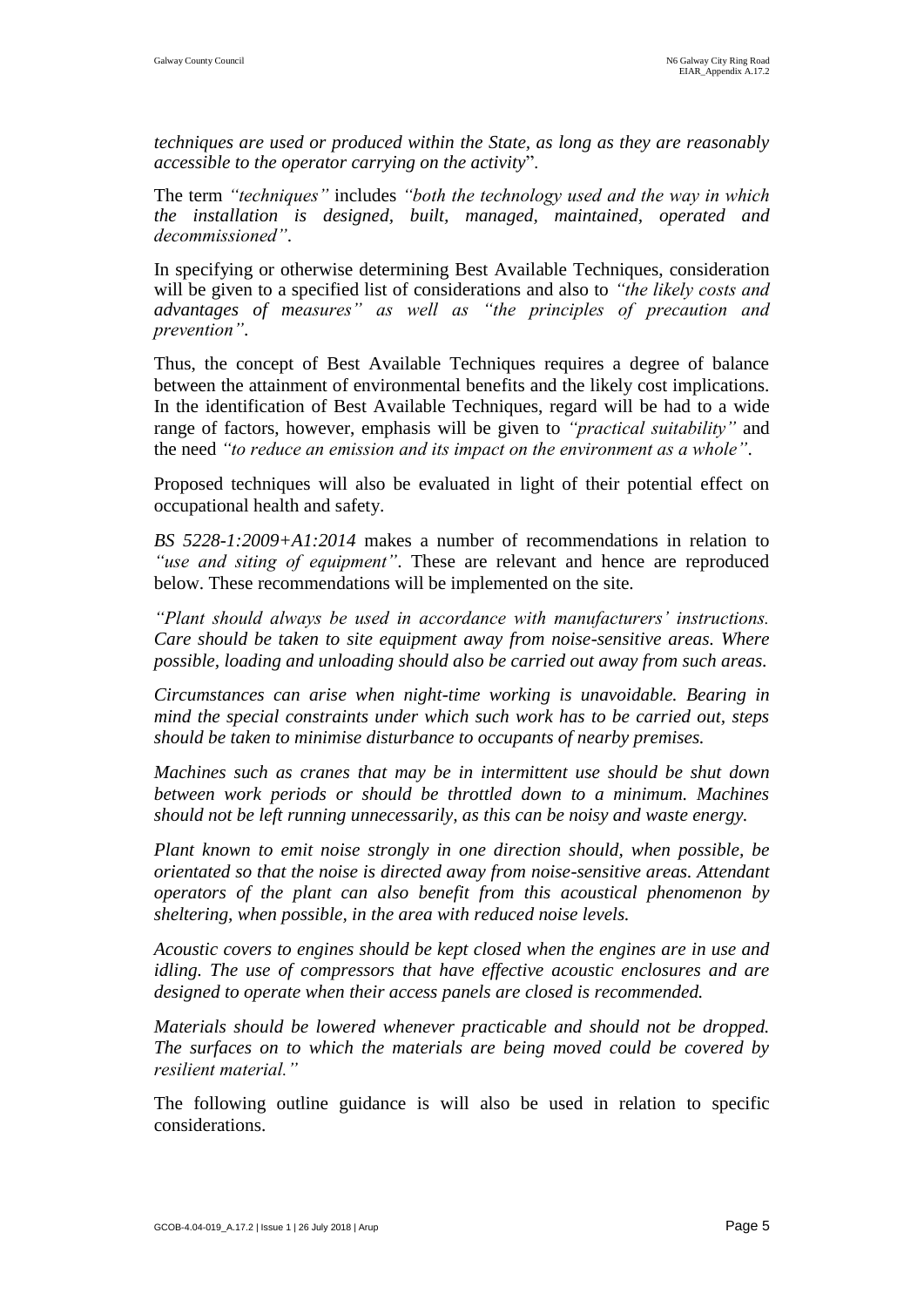- For mobile plant items such as cranes, dump trucks, excavators and loaders, the installation of an acoustic exhaust and/or maintaining enclosure panels closed during operation can reduce noise levels by up to 10dB. Mobile plant will be switched off when not in use and not left idling.
- For piling plant, noise reduction can be achieved by enclosing the driving system in an acoustic shroud. For steady continuous noise, such as that generated by diesel engines, it is possible to reduce the noise emitted by fitting a more effective exhaust silencer system or utilising an acoustic canopy to replace the normal engine cover.
- For percussive tools such as pneumatic concrete breakers, rock drills and tools a number of noise control measures include fitting muffler or sound reducing equipment to the breaker 'tool' and ensuring any leaks in the air lines are sealed. Erection of localised screens around breaker or drill bit when in operation in close proximity to noise sensitive boundaries are other suitable forms of noise reduction.
- For concrete mixers, control measures will be employed during cleaning to ensure no impulsive hammering is undertaken at the mixer drum.
- For all materials handling, the contractor will ensure that best practice site noise control measures are implemented including ensuring that materials are not dropped from excessive heights and drop chutes/dump trucks are lined with resilient materials. This is an important consideration for site compounds where materials are loaded and unloaded. Site compounds in close proximity to noise sensitive areas (refer to **Table 17.10** of **EIAR**) will incorporate a strict noise control policy relating to materials handling.
- Where compressors, generators and pumps are located in areas in close proximity to noise sensitive properties/areas and have potential to exceed noise criterion, these will be surrounded by acoustic lagging or enclosed within acoustic enclosures providing air ventilation.
- Demountable enclosures can also be used to screen operatives using hand tools and may be moved around site as necessary.
- All items of plant will be subject to regular maintenance. Such maintenance can prevent unnecessary increases in plant noise and can serve to prolong the effectiveness of noise control measures.

#### **A17.2.7 Screening**

The use of screens can be effective in reducing the noise level at a receiver location and should be employed as a complementary measure to all other forms of noise control. The effectiveness of a noise screen will depend on the height and length of the screen and its position relative to both the source and receiver. The height and length of any screen should, where practicable, be such that there is no direct line of sight between the source and the receiver. **Section 17.5.3.1** of the **EIAR** has identified key site activities where exceedance of the construction noise criteria is possible in the absence of mitigation, depending on the source activity and distance from the source. In addition to the at source noise control measures detailed above, the use of screening will be used at site compounds, areas of major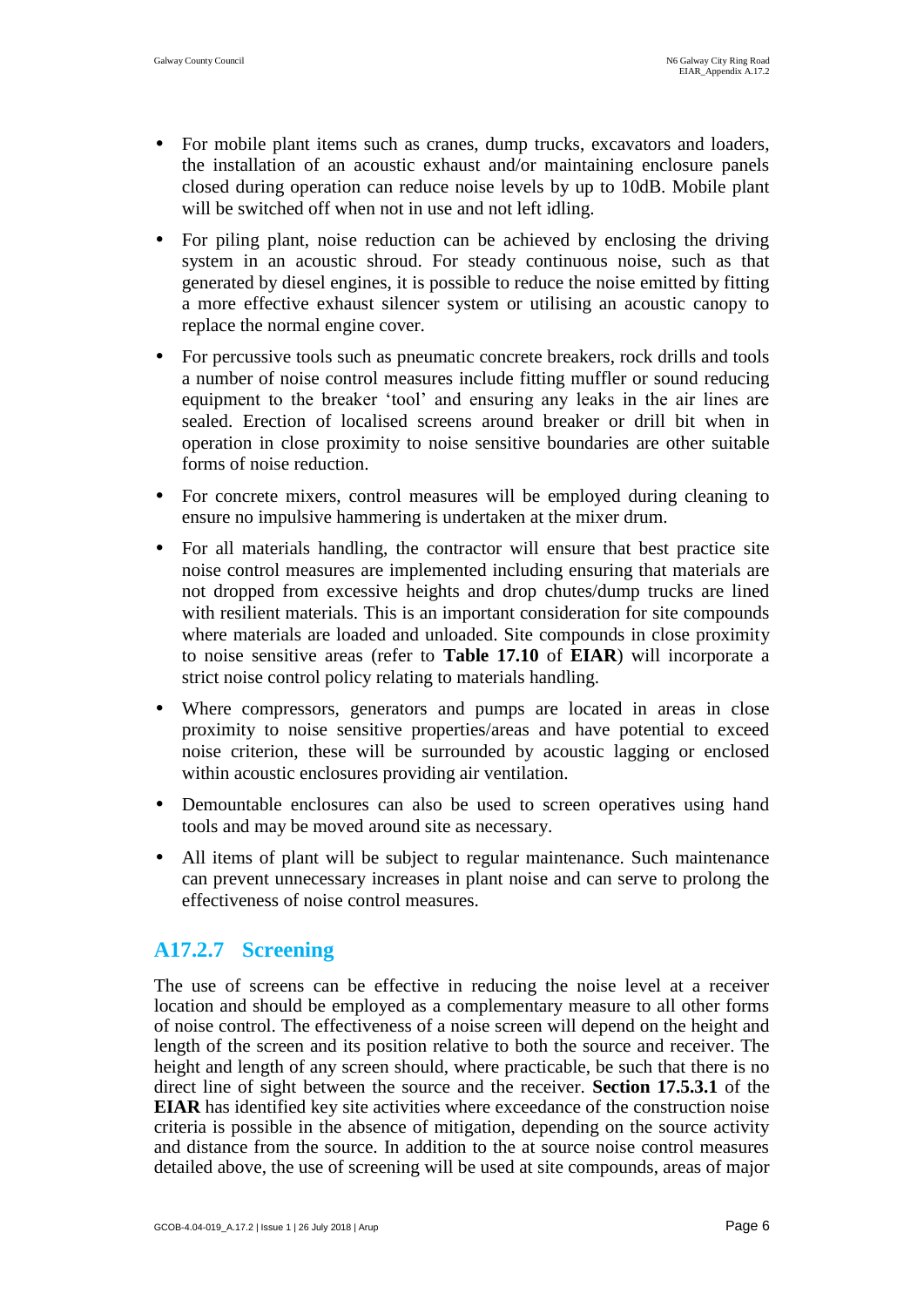excavation, structures etc. where potential of exceedance of the construction noise criteria has been identified.

*BS 5228-1:2009+A1:2014* states that on level sites the screen should be placed as close as possible to either the source or the receiver. The construction of the screen will be such that there are no gaps or openings at joints in the screen material. In most practical situations, the effectiveness of the screen is limited by the sound transmission over the barrier rather than the transmission through the barrier itself. Screens constructed of materials with a surface mass greater than 10kg/m<sup>2</sup> typically offer adequate sound insulation performance.

Annex B of *BS 5228-1:2009+A1:2014* (Figures B1, B2 and B3) provide typical details for temporary and mobile acoustic screens, sheds and enclosures that can be constructed on site from standard materials. *BS 5228-1:2009+A1:2014* Figure B2 is included here for information purposes.





| Table B.4 Measured sound reduction given by types of partial enclosure |  |  |  |  |
|------------------------------------------------------------------------|--|--|--|--|
|------------------------------------------------------------------------|--|--|--|--|

| <b>Type of enclosure</b>                                                          | <b>Reduction dB(A)</b> |                 |                            |  |
|-----------------------------------------------------------------------------------|------------------------|-----------------|----------------------------|--|
| (see Figure B.3)                                                                  | Facing the opening(s)  | <b>SIdeways</b> | <b>Facing rear of shed</b> |  |
| Open-sided shed lined with absorbent<br>material; no screen                       |                        | 9               | 14                         |  |
| Open-sided shed lined with absorbent<br>material; with reflecting screen in front | 10                     | 6               | 8                          |  |
| Open-sided shed lined with absorbent<br>material; with absorbent screen in front  | 10                     | 10              | 10                         |  |